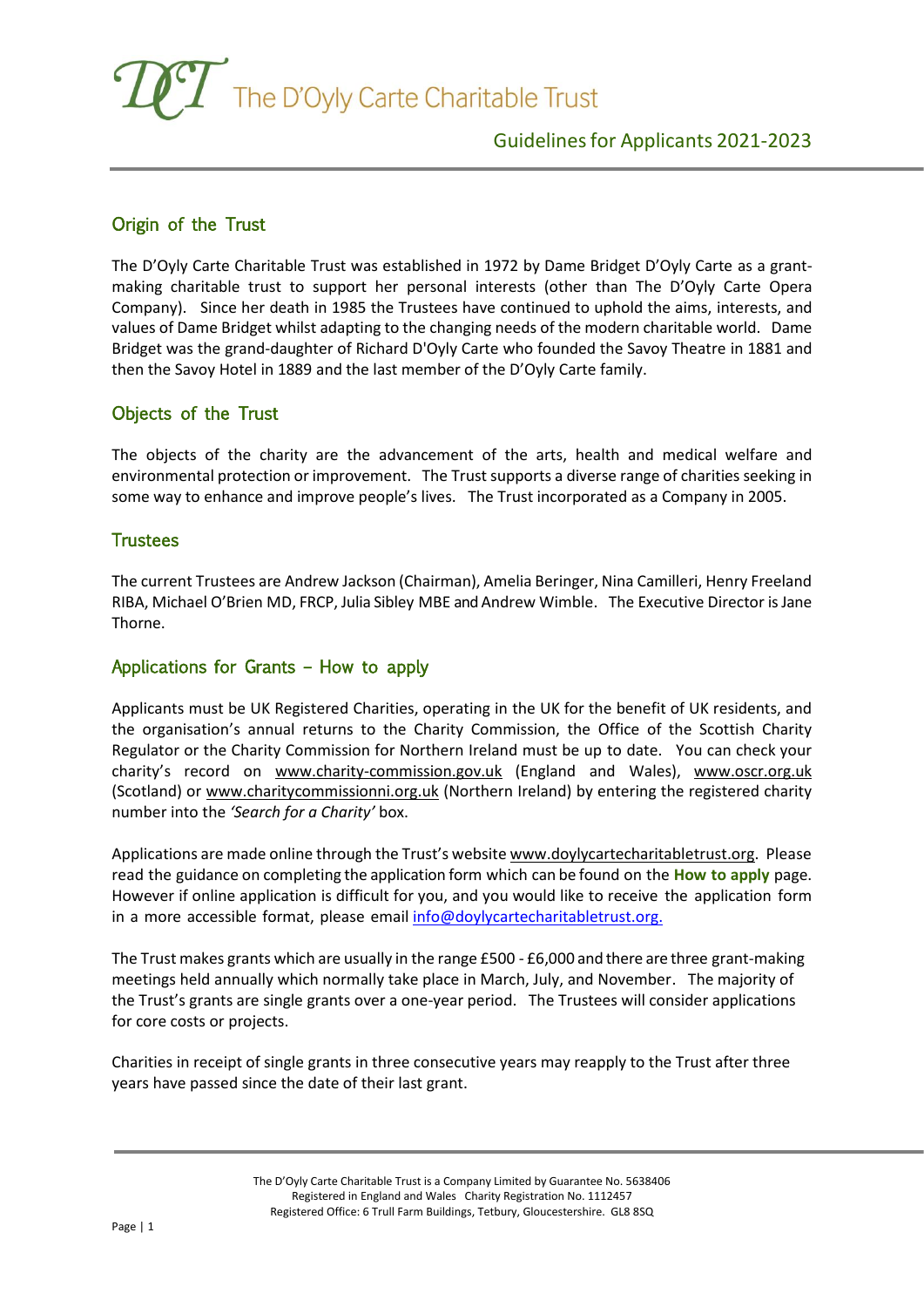

# Next Grant-making meeting

The next grant-making meeting will be held on 16<sup>th</sup> November 2022 and the outcome will be notified to all applicants shortly thereafter.

The deadline for applications for this meeting is  $11<sup>th</sup>$  October 2022.

The Trustees seldom join in major fundraising campaigns or capital projects, preferring to direct their donations to those charities where their contribution will make a major difference. The Trustees favour small-scale, locally based initiatives.

### Data Protection

In applying to the Trust, you are confirming that

- All statements are true and that all the information provided in the application is correct
- You have the written agreement and permission of any individuals identified in your application to pass their personal information to The D'Oyly Carte Charitable Trust who will hold and process their personal data in accordance with all current data protection legislation

We will use this information only for the purposes of assessing your application, managing or monitoring any grant awarded, related administration or research purposes, and for sharing relevant information to other funding organisations to use in their own assessment of applications and managing or monitoring of grants awarded.

Data may be retained for up to seven years after which time it will be destroyed in accordance with our data retention policies.

It is our aim to take good care of personal data and only process personal data necessary for our purposes. For this reason, we strongly advise you do not provide details of named or identifiable individuals either in details of potential beneficiaries or beneficiaries aided, in case studies provided, or in any other information. If you have reasons why such information should be provided to us, please contact us before sending the information.

Information provided that exceeds our application guidelines will not be read and will be destroyed on receipt to assist us in managing data securely and appropriately.

### Application assistance

The administration of the Trust's grants is carried out by The Trust Partnership. Should assistance or advice be required with an application please telephone the Grants Administrator on **0203 637 3003** who will be happy to help.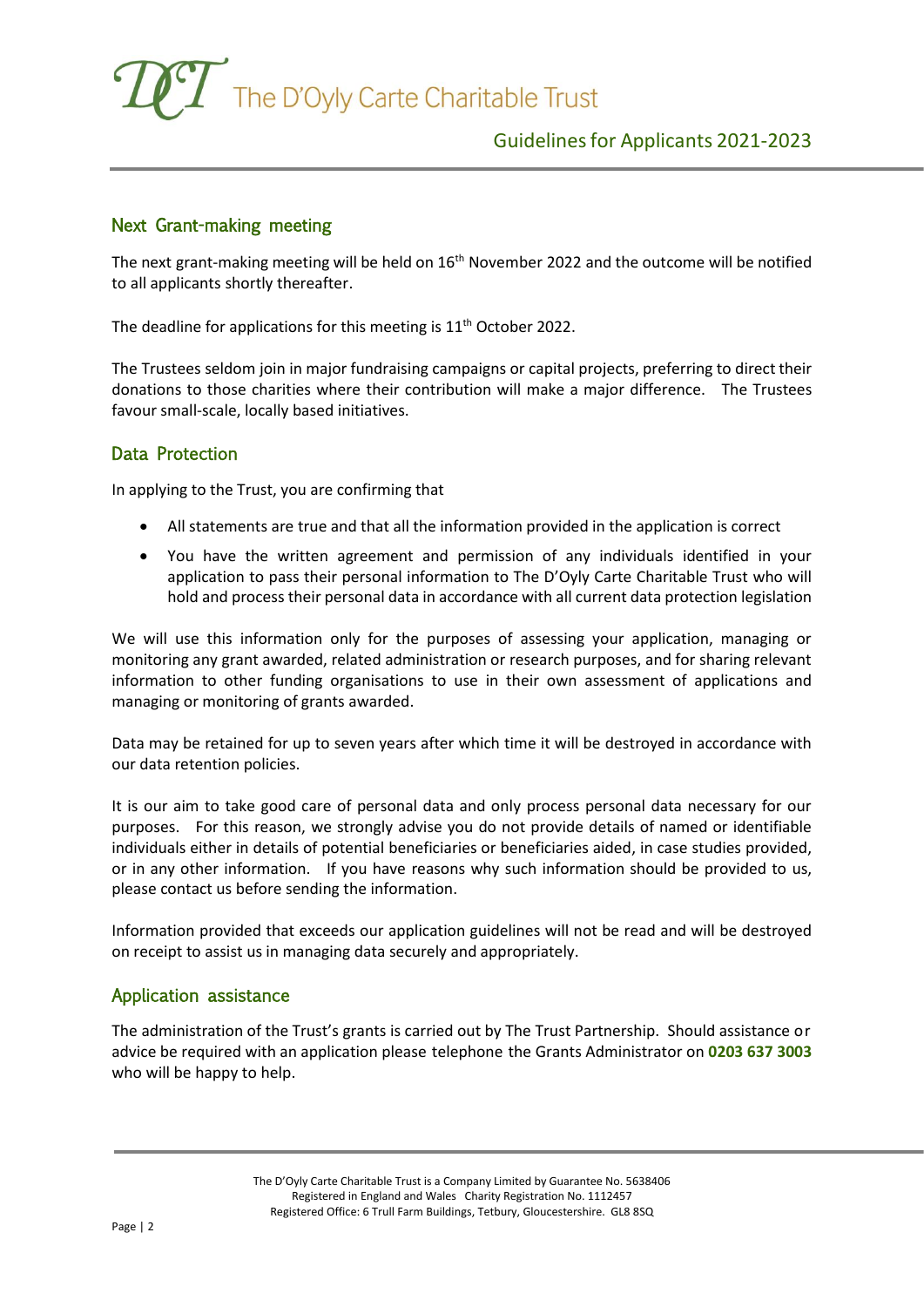The D'Oyly Carte Charitable Trust

# Guidelinesfor Applicants 2021-2023

### Future Funding Priorities

Notwithstanding the overall charitable objectives of the Trust, the Trustees are continually developing their policies, objectives and guidelines within the terms of the Trust Deed dated 14th December 1972 and have determined that their priorities for support for the three years 2021-2023 will focus on:

#### The Arts

- Promotion of access, education, excellence, and diversity in the arts with emphasis on choral singing for children and young people to encourage recruitment into choirs
- Performance development opportunities in the performing arts for those in the early stages of their careers, encouraging involvement in the community through performances and workshops for the benefit of those with special needs and those who would otherwise have no opportunity to hear or participate in a live performance
- Support for charities seeking to engage with, and inspire, young people on the fringes of society through music and drama projects to improve their employability and diminish the risk of social exclusion

#### Medical Welfare

- Provision of music and art therapy to improve quality of life
- Support for charities concerned with alleviating the suffering of adults and children with medical conditions who have difficulty finding support through traditional sources
- The welfare of those who care for others through the provision of breaks for carers and projects and schemes that allow young carers to enjoy being children

### The Environment

- Conservation of the countryside and its woodlands, with emphasis on the encouragement of voluntary work and active involvement in hands-on activities, particularly activities that bring about positive changes in the lives of young people and help them to experience the value of nature
- Rural crafts and skills in heritage conservation, with emphasis on increasingly rare skills that would otherwise be lost
- Social and therapeutic horticulture: projects that use gardening or other environmental activities to bring about positive changes in the lives of those who are living with disabilities or ill-health

#### **For projects working with children and young people, or vulnerable adults, it is the applicant charity's responsibility to have correct and up to date policies and procedures in place.**